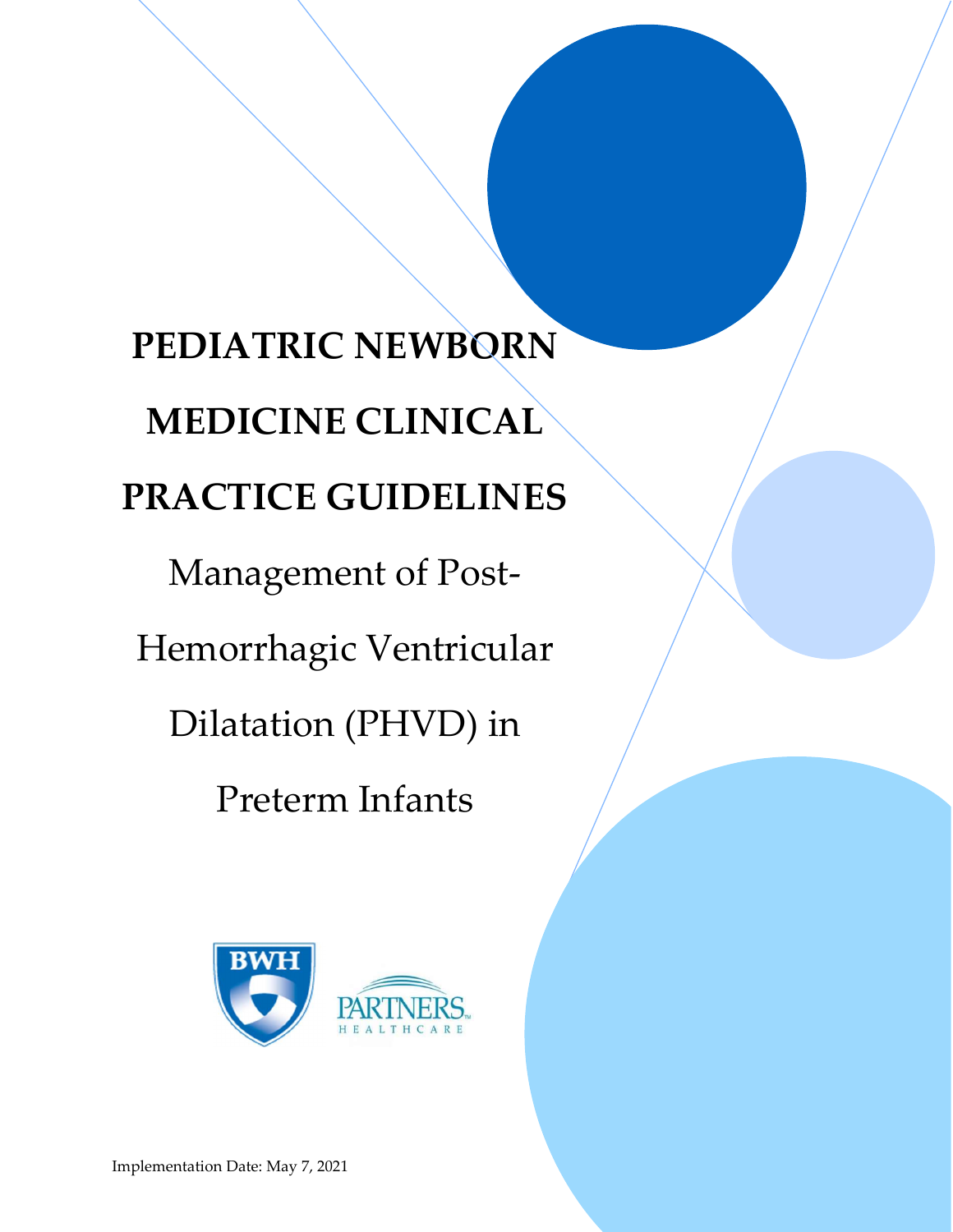

Clinical Practice Guideline: Management of Post-Hemorrhagic Ventricular Dilatation (PHVD) in Preterm Infants

## Points of emphasis/Primary changes in practice:

- 1. Post-hemorrhagic ventricular dilatation (PHVD) is associated with a high risk for subsequent adverse motor and cognitive neurodevelopmental outcomes.
- 2. Clinical features of PHVD such as apneas, vomiting, full fontanel, sunsetting, splaying sutures, rapid increase in head circumference [HC] are late findings.
- 3. Ventricular measurements by cranial ultrasound (cUS) allow for early detection of ventricular dilatation and close monitoring its progress.
- 4. Progressive ventricular dilatation is associated with worse neurodevelopmental outcome and earlier interventions have the potential to improve outcome when compared to later interventions.
- 5. We are introducing a risk stratification framework which depends on changes in ventricular measurements supported by clinical signs and additional measurements using Doppler US as well as Near Infra-Red Spectroscopy (NIRS) as foundation for management.

Questions? Please contact: Director of Neonatal Neurocritical Care Program- Department of Pediatric Newborn Medicine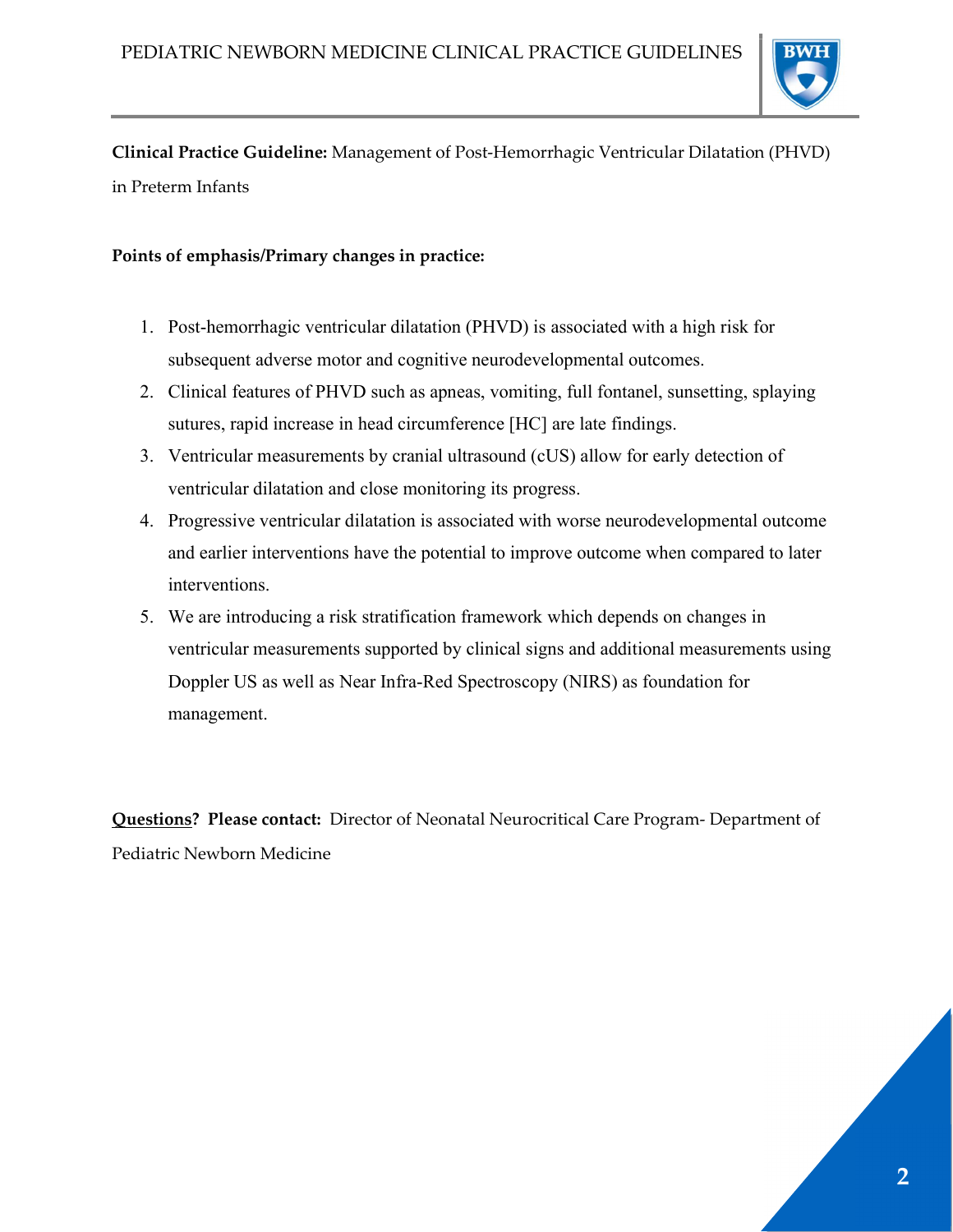

| <b>Clinical Guideline</b> | Post-Hemorrhagic Ventricular Dilatation (PHVD)                     |
|---------------------------|--------------------------------------------------------------------|
| <b>Name</b>               |                                                                    |
| <b>Effective Date</b>     | 03/01/2021                                                         |
| <b>Revised Date</b>       |                                                                    |
| <b>Team Leader(s)</b>     | Neonatal Neurocritical Care Program- Department of Pediatric       |
|                           | Newborn Medicine                                                   |
| <b>Approved By</b>        | Department of Pediatric Newborn Medicine Clinical Practice Council |
|                           | <b>CWN SPP</b>                                                     |
|                           | <b>BWH SPP Steering</b>                                            |
|                           | Nurse Executive Board/CNO                                          |
| Keywords                  | PHVD, IVH, Lumber Puncture, Shunt                                  |

This is a clinical practice guideline. While the guideline is useful in approaching post-hemorrhagic ventricular dilatation (PHVD) clinical judgment and / or new evidence may favor an alternative plan of care, the rationale for which should be documented in the medical record.

#### I. Purpose

To provide guidance about management of post-hemorrhagic ventricular dilatation (PHVD) in preterm infants

## II. All CPGs will rely on the NICU Nursing Standards of Care. All relevant nursing PPGs are listed below.

NICU/SCN L.1 Assisting with Lumbar Puncture (LP)

#### III. Scope

These guidelines establish an approach for evaluation, monitoring and management of neonates presenting with progressive ventricular dilatation following intraventricular hemorrhage (IVH), (post-homorganic ventricular dilatation, PHVD) in the Newborn Intensive Care Unit.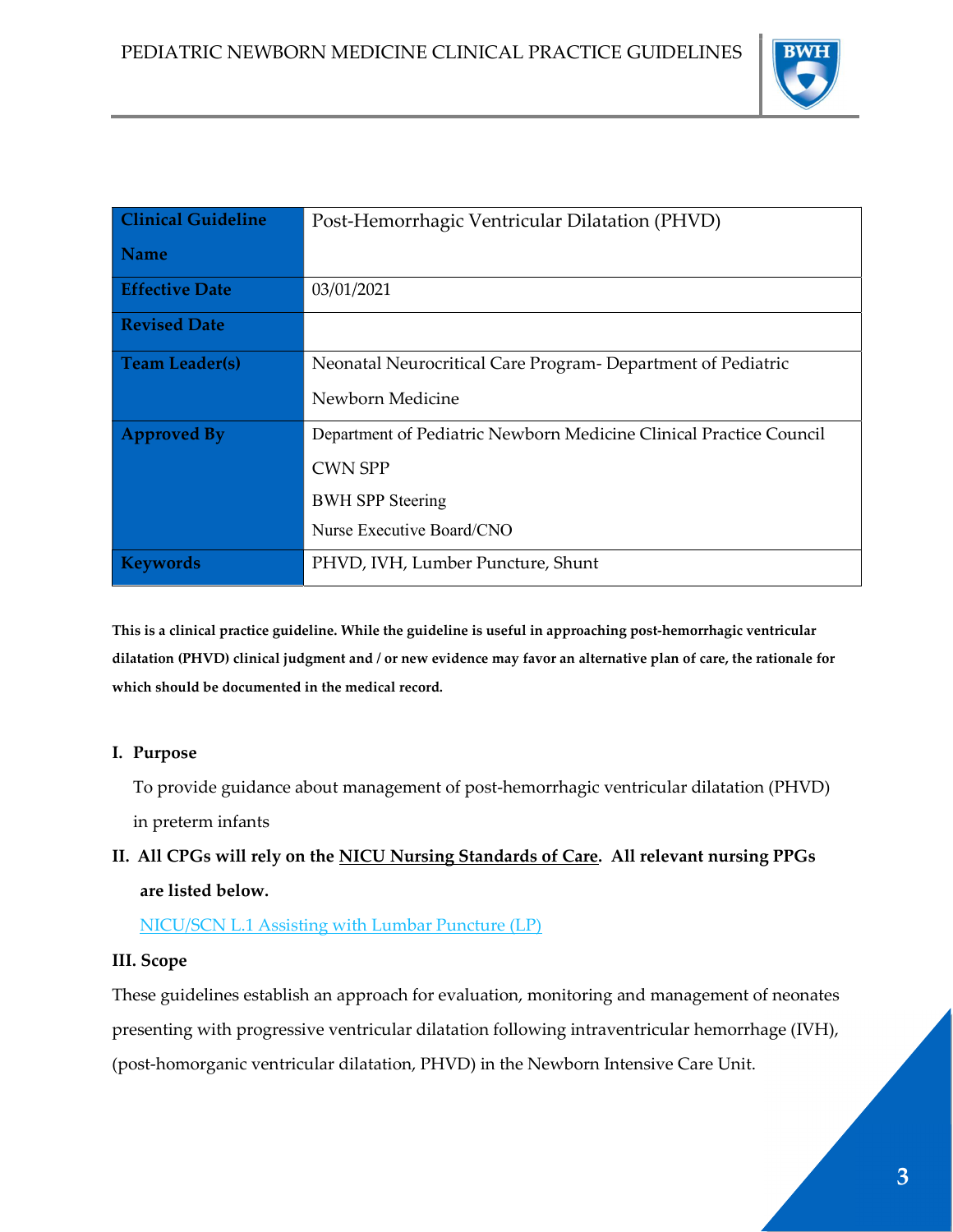

#### IV. Guidelines

#### 1. Incidence:

Severe forms of intraventricular hemorrhage (IVH) continue to occur in up to 15% of extremely premature infants,(Stoll, Hansen et al. 2015) and more than half of these infants develop post-hemorrhagic ventricular dilatation (PHVD).(Murphy, Inder et al. 2002) PHVD is a term that represents the progressive ventricular dilatation resulting from the presence of IVH and encompasses other terms, such as post-hemorrhagic hydrocephalus (PHHC). PHVD is associated with a high risk for subsequent adverse motor and cognitive neurodevelopmental outcomes.

#### 2. Pathophysiology and Neuropathology of PHVD

 The relation of PHVD to brain injury and dysmaturation in the human premature infant has been supported by a variety of studies of experimental models and of human infants. It is critical to place these studies in the context of the rapid and complex developmental events occurring in the premature brain in the third trimester. The critical vulnerability of the immature cerebral white matter, particularly the actively differentiating pre-oligodendrocyte (pre-OL), to injury, combined with a propensity of the immature microglia and astrocytes to pro-inflammatory activation, renders this developmental period unique in the neuropathological consequences of PHVD.

The mechanisms of the deleterious effects on the brain of the human infant with PHVD are likely multifactorial. Cerebral white matter, thalamus, hippocampus and cerebellum appear to be particularly involved. It seems likely that in addition to cerebral ischemia, mechanical distortion and neuroinflammation, factors related to the presence of blood, leading ultimately to iron release and free radical formation, are pathogenic. The important pathogenic role of blood products, especially iron, and resulting neuroinflammation have major implications for types of therapeutic interventions. Because the hydrocephalic state would be expected to enhance the intraparenchymal movement of blood products, the early institution of interventions that involve CSF drainage seems critical (El-Dib, Limbrick et al. 2020)

## 3- Clinical Assessment:

The commonly cited clinical features of PHVD include: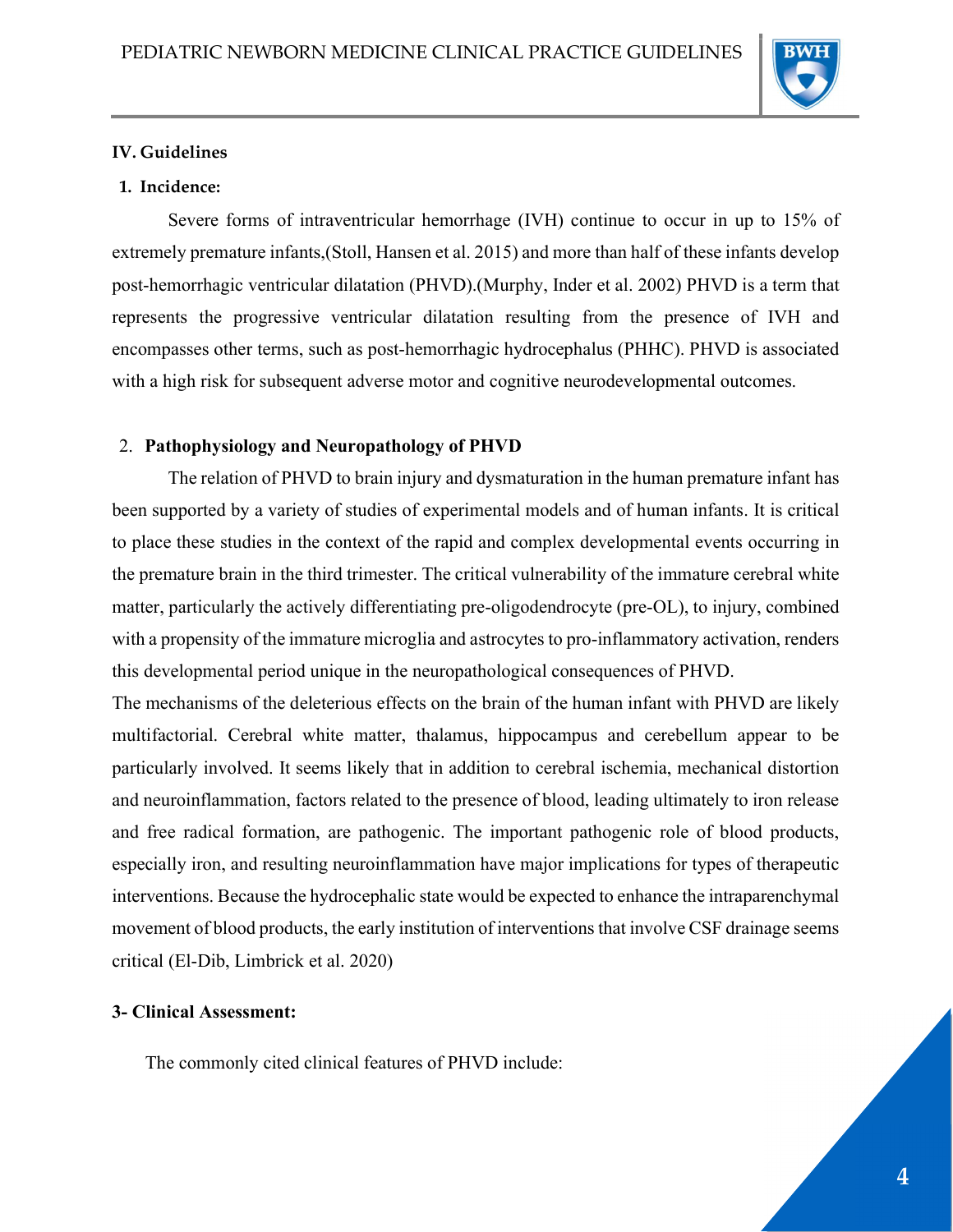

- Local signs such as full fontanel, sunsetting, and splaying sutures
- Systemic signs such as apnea and vomiting
- Rapid increase in head circumference (HC)

 In the preterm infant, there are two factors that reduce the sensitivity of fontanel pressure or HC changes for evaluating the degree of significant ventricular dilatation. The first factor is that compliance is higher in the preterm infant, such that lower pressures are sufficient to cause progressive ventricular distension resulting in major compression of the cortical mantle before any effect is apparent on sutures or on HC. The second factor relates to the larger extracerebral space in very preterm infants requiring considerable ventricular dilatation before changes in fontanel pressure and a rapid increase in HC occur. Consistent with this notion, a poor correlation was found between the Evans ratio (the ratio of bifrontal horn diameter to the biparietal bone diameter) and HC measurements.(Ingram, Huguenard et al. 2014)

#### 4- Ventricular measurements

The "ventricular index" (VI), defined by Levene and Starte(Levene and Starte 1981), is the most commonly used measurement and is assessed in the coronal view. The VI is the distance between the midline (falx) and the lateral border of the lateral ventricle at the level of foramen of Monro. Another commonly used measurement is the "anterior horn width" (AHW), also measured in the coronal view just anterior to the thalamic notch.(Davies, Swaminathan et al. 2000) For both measurements, normal values and cut-off values for PHVD have been reported.(Levene and Starte 1981, Davies, Swaminathan et al. 2000, Brouwer, De Vries et al. 2012) The "thalamo-occipital distance" (TOD) measures the occipital horn in the parasagittal plane and is of additional value because there can be a discrepancy in size between the anterior and occipital horns of the lateral ventricle. The AHW and TOD measures can indicate the so-called 'ballooning' shape of the lateral ventricles, and these measures relate best with 3D volumetric ultrasound measurements.(Benavente-Fernandez, Lubian-Gutierrez et al. 2017) The morphology of the ventricles can assist in the differentiation between dilatation due to PHVD or ventricular dilatation due to cerebral atrophy, since ventricular dilatation is typically associated with ballooning of the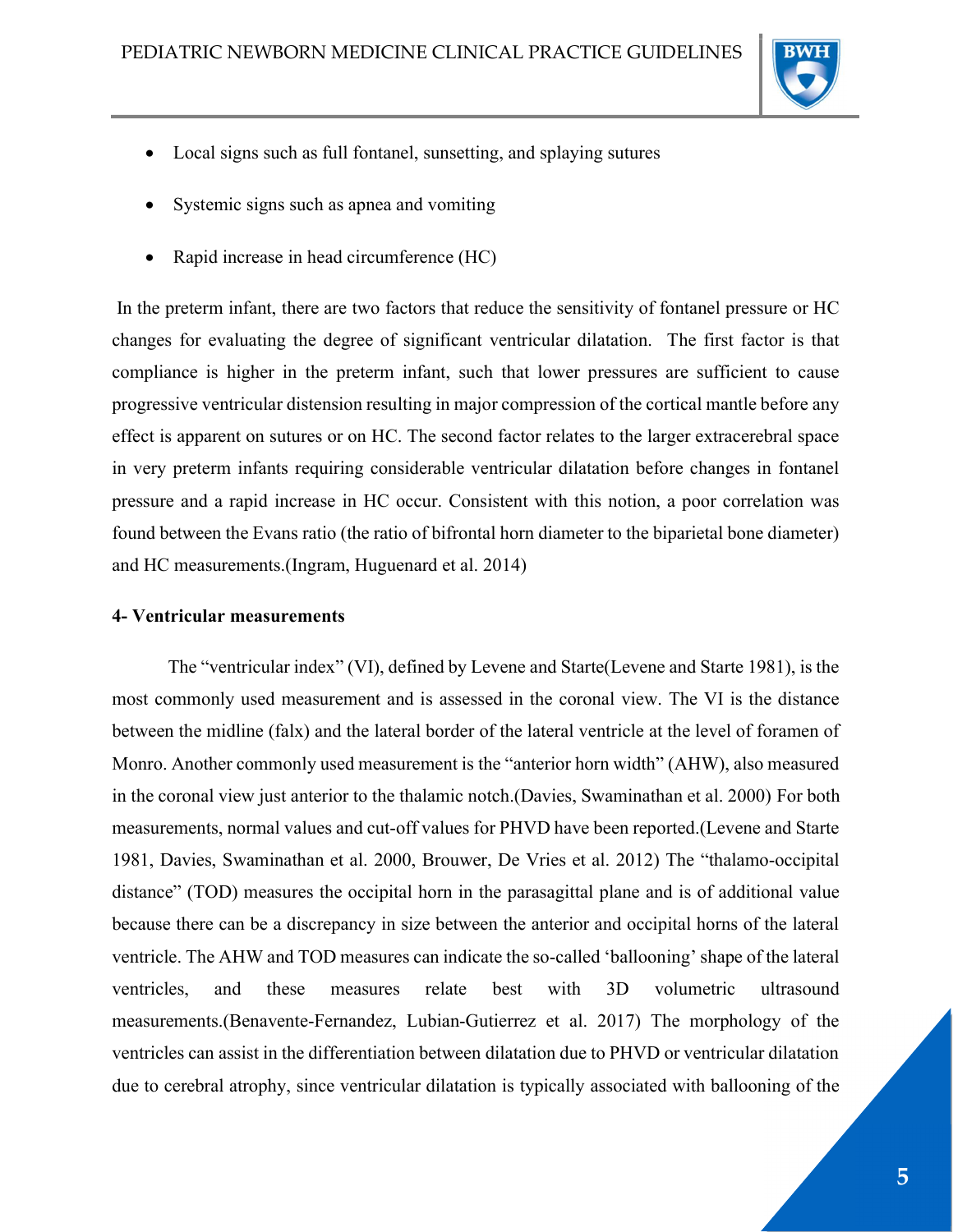

ventricles. In addition, assessing the extracellular space will assist in differentiating the two causes of dilatation. The absence of any extra-axial space would support the conclusion that the dilatation relates to CSF accumulation, while the presence of extra-axial space suggests cerebral atrophy.(De Vries, van Haastert et al. 2011) (see Head Ultrasound (HUS) Screening in Premature Infants CPG)

## 5- Other Measurements:

Additional use of the Doppler US resistive index (RI), the difference between peak systolic flow velocity and lowest diastolic flow velocity divided by the peak systolic flow velocity, provides information about cerebral hemodynamics, especially cerebrovascular resistance. With progressive PHVD, initially a rise in systolic flow is seen, followed by a decrease, absent or even inverted diastolic flow.(van Alfen-van der Velden, Hopman et al. 2007) Significant changes in RI following application of pressure to the anterior fontanel, a measure of cerebral compliance, correlated with intracranial pressure and future need for shunt placement. In one study, infants with hydrocephalus who did not need shunt placement had  $\Delta$  RI 19%  $\pm$  6 (range 3%-29%), while those who ended needing shunt placement had  $\Delta$ RI of 74%  $\pm$  9 (range 47%-132%). (Taylor and Madsen 1996)

In addition, near infrared spectroscopy (NIRS) studies have shown that regional cerebral oxygen saturation is progressively impaired with increasing dilatation, and gradual improvement following CSF drainage.(Norooz, Urlesberger et al. 2015, Kochan, McPadden et al. 2017) (See Clinical NIRS in the NICU CPG)

As these changes occur when PHVD is severe, intervention is best started prior to the presence of these changes.

## 6- Relationship of ventricular size to outcome

 In contrast to data derived from post-natal post-inflammatory hydrocephalus in term born infants and children,(Kulkarni, Schiff et al. 2017) the association between the maximal size of ventricular measurements in PHVD in preterm infants and neurodevelopmental outcomes has been supported by more than one study.(Srinivasakumar, Limbrick et al. 2013, Leijser, Miller et al. 2018, Cizmeci, Groenendaal et al. 2020)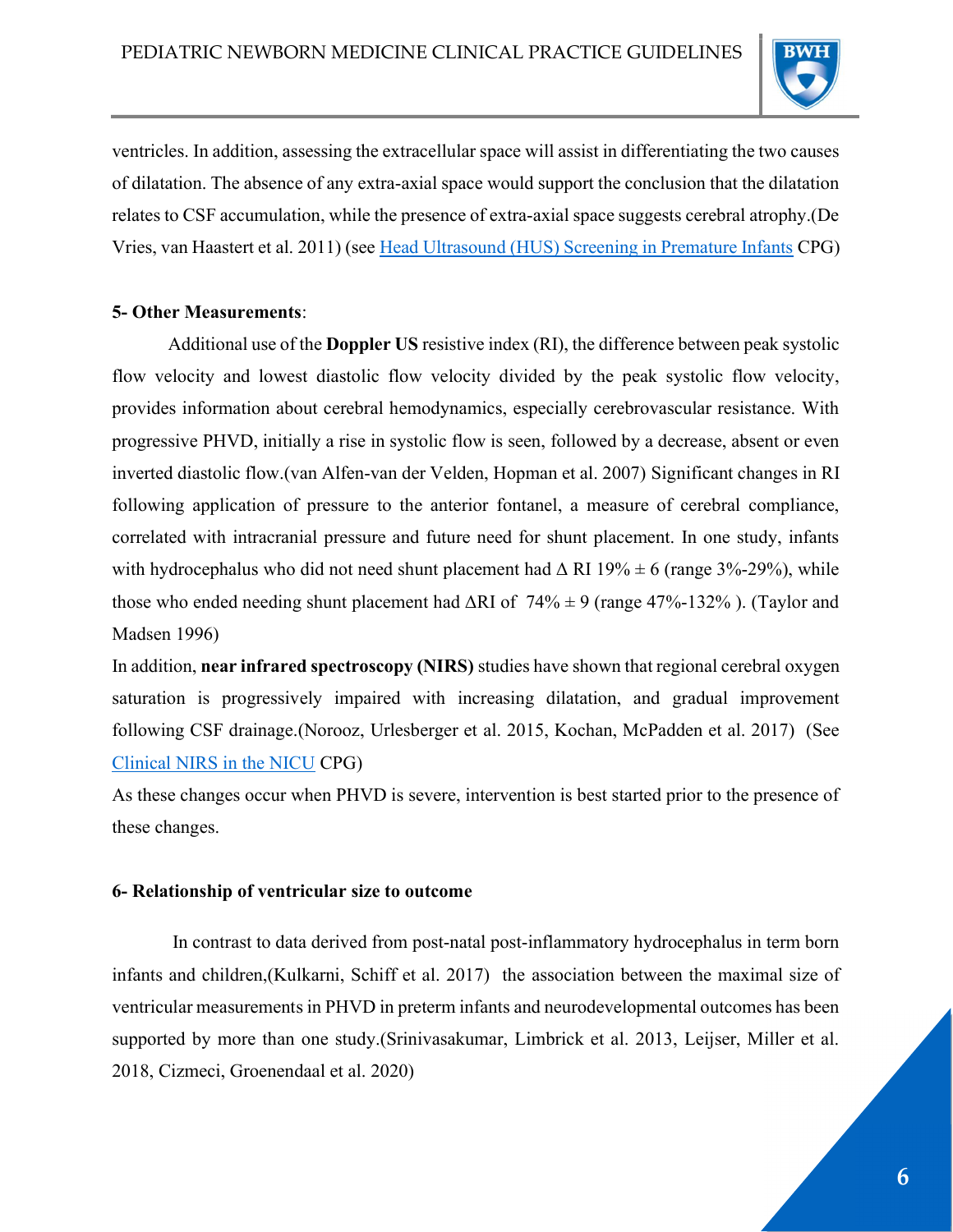

Two retrospective, observational studies showed a reduction in shunt requirement when LPs and reservoir insertion were performed before the 97 percentile +4 mm line was crossed.(de Vries, Liem et al. 2002, Brouwer, Groenendaal et al. 2008) In another retrospective study of 32 preterm infants, external ventricular drainage (using bedside insertion of an intravenous catheter connected to a closed drainage plastic container) performed early (defined as  $\leq$ 25 days after birth) was associated with better scores for adaptive, personal social, communication, and cognitive functions at 6 years of age compared to those with later intervention.(Bassan, Eshel et al. 2012) In addition, a more recent observational study has shown results favoring earlier therapeutic intervention for PHVD using cUS measures. (Leijser, Miller et al. 2018)

The most recent RCT conducted was the ELVIS trial (Early versus Late Ventricular Intervention Study) which enrolled 126 preterm infants  $\leq$  34 weeks' gestation with progressive PHVD following a severe IVH. Treatment was either started at a low threshold (LT) (VI > 97<sup>th</sup> percentile and AHW > 6 mm and/or TOD > 25 mm), or at a higher threshold (HT) (VI >  $97<sup>th</sup>$ percentile  $+4$  mm and  $AHW > 10$  mm). There was no significant difference between the two groups for the primary outcome, i.e. death and /or VP-shunt placement (30% LT and 37% for HT infants). A VP-shunt was inserted in 12/64 (19%) infants in the LT and in 14/62 (23%) infants in the HT group, the lowest rates reported so far in the literature. (de Vries, Groenendaal et al. 2019) In a nested study, on TE MRI, those in the LT group has better Brain Injury Kidokoro score and had smaller ventricles. (Cizmeci, Khalili et al. 2019). At 2 years of age the risk of developmental impairment was low among both study groups, with 75% of all infants tested achieving a cognitive composite score of  $\geq 85$ . On multivariable analysis, being in the LT group was associated with a decreased risk of composite adverse outcome (death/cerebral palsy/BSID score <70), after correcting for gestational age and hemorrhage severity (adjusted odds ratio [aOR]: 0.24, 95% confidence interval [CI],  $0.07$  to  $0.87$ ,  $p=0.03$ ). Furthermore, a significant relationship was established between ventricular size (using the maximal Frontal and Occipital Horn Ratio, FOHR) and cognitive and motor outcome for all infants combined. (Cizmeci, Groenendaal et al. 2020)

These findings support the conclusion that timely intervention with reduction of the extent of ventricular dilatation may mitigate brain injury associated with ventricular dilatation and lead to improved neurodevelopmental outcomes.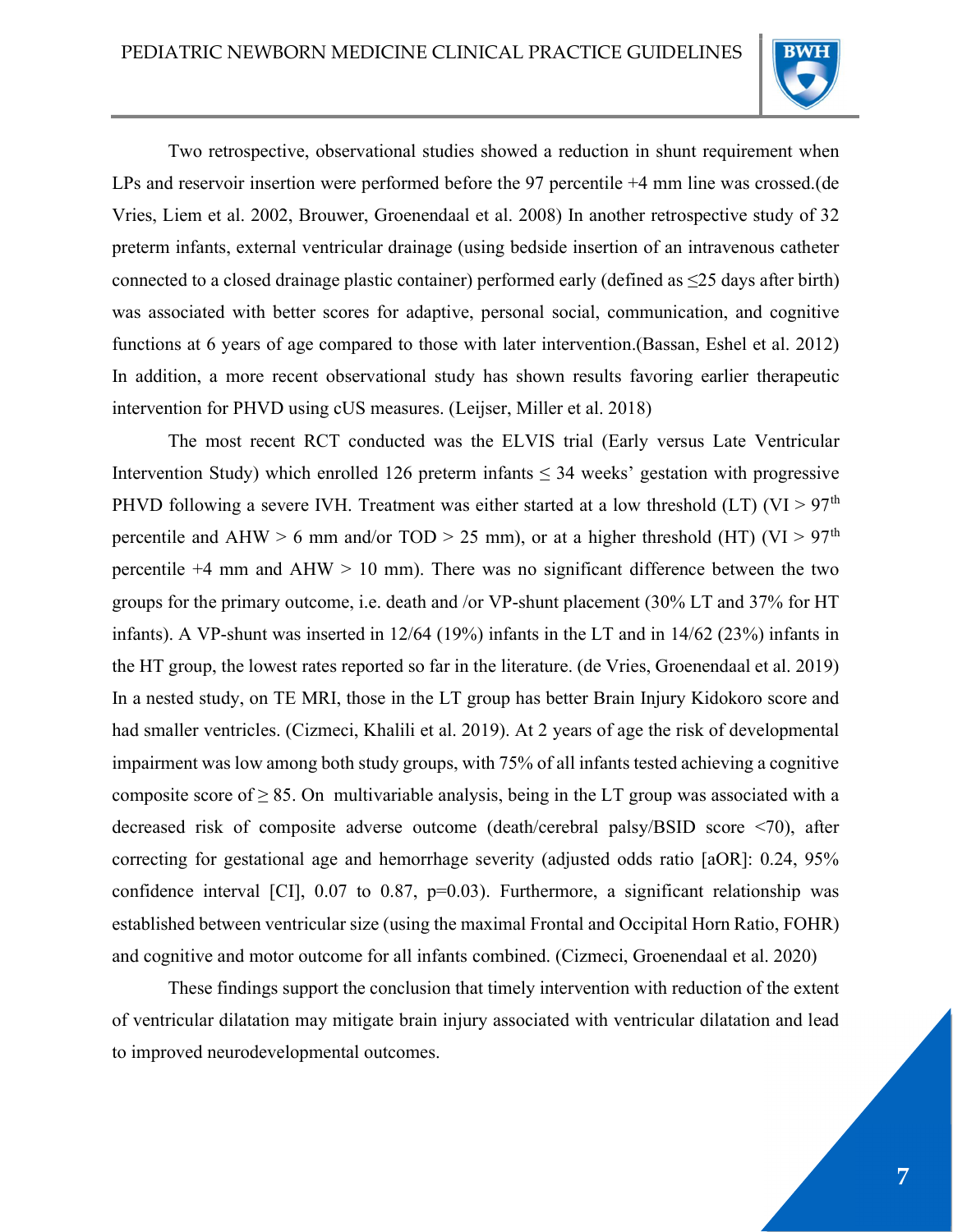

#### 7- Lumbar Puncture

Intervention typically starts with lumbar punctures (LPs) for two key reasons. The first is related to the need to decompress the ventricle on an urgent basis, often leading LPs to be temporizing while neurosurgical evaluation and surgical planning occur. The second is that 2-3 LPs may prevent the need for further neurosurgical intervention, as was demonstrated in the ELVIS study, in which 2-3 LPs reduced the need for surgery in up to one quarter of all cases.(de Vries, Groenendaal et al. 2019)

Earlier data related to LPs in PHVD therapy are summarized in a Cochrane review that reports that there is no evidence that LPs alone are effective in avoiding shunt surgery or improving neurological development.(Whitelaw and Lee-Kelland 2017) However, it is important to note that this review included only four trials performed 1980-1990 with significant variation in indication, timing, number and effectiveness of LPs. The majority of these studies included infants with severely dilated ventricles, with LPs starting relatively late, and high variation in number of LPs (1-40) and volume drained. Of note, in the largest study included in this Cochrane review, more than 50% of the early intervention group eventually received invasive ventricular taps. (Group 1990)

#### 8- Neurosurgical Interventions:

Recent evidence-based guidelines under the auspices of the Joint American Association of Neurological Surgeons (AANS) and Congress of Neurological Surgeons (CNS) Pediatric Section identified ventricular reservoir (VR) or ventricular subgaleal shunt (VSGS) as treatment 'options'.(Mazzola, Choudhri et al. 2014) Complications reported with temporizing measures include obstruction, infection, need for revision and other rare complications like CSF leak, porencephalic cysts and intracranial hemorrhage (Tubbs, Banks et al. 2005, Wang, Amin et al. 2014, Badhiwala, Hong et al. 2015) . The HCRN (Hydrocephalus Clinical Research Network), study titled "Shunting Outcomes in Post-hemorrhagic Hydrocephalus (SOPHH)", compared VR versus VSGS as temporizing measures and found no difference between VR and VSGS in rates of infection, CSF leak, death or VP-shunt rate. (Wellons, Shannon et al. 2017) While the VR by default needs more frequent skin breaks than VSGC, it is worthy of note that minimizing complications from reservoir drainage can be obtained by systematic care, including strict sterile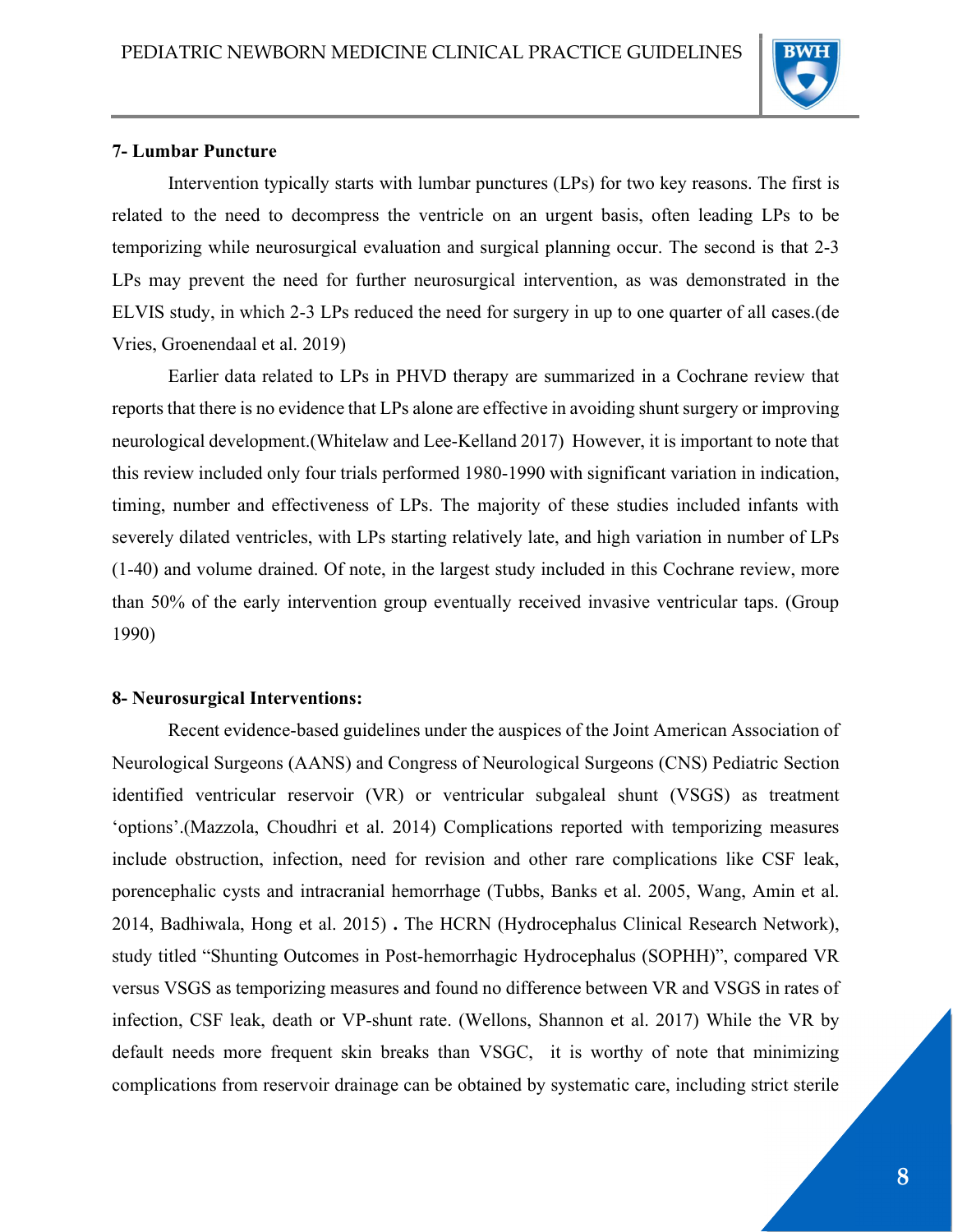

precautions, using a trained provider for removal of the CSF, removing the fluid slowly at not greater than 1ml/minute and carefully considering skin care over the site of the reservoir.(Brouwer, Groenendaal et al. 2015)

A more definite surgical intervention could be considered and includes Ventricuoperitoneal shunt (VP shunt). The decision for VP- shunt, is based on such factors as infant's age, weight or clinical condition, and CSF protein and red cell count.

Another approach, which could potentially reduce the long-term shunt-related morbidity in these infants, is endoscopic third ventriculostomy (ETV) without or with choroid plexus cauterization (ETV/CPC). This intervention could serve as an alternative to CSF shunting in PHVD, though reported success rates are variable, at least early in infancy in this population.(Stone and Warf 2014, Kulkarni, Riva-Cambrin et al. 2018, Riva-Cambrin, Kestle et al. 2019). Success rates for ETV/CPC, performed following temporizing measures, are enhanced by selecting infants who are close to or preferably well beyond term equivalent age and who have no obstruction of the prepontine cistern on preoperative MRI.(Warf, Campbell et al. 2011)

#### 9- Framework for management of PHVD:

Combining the evidence from preclinical data supporting the ability of early interventions to reverse brain injury and from clinical data indicating that the best neurodevelopmental outcomes have been reported in centers and trials using ventricular measurements as criteria for interventions now makes it prudent to adopt this evidence to clinical practice.

Recognition of increased ICP using such clinical signs as rapid head growth, separated sutures or bulging fontanelles is very important. However, waiting for any of these late signs to develop can lead to late interventions and the potential for worsening brain injury. Nonetheless, the development of such signs should be concerning enough to initiate interventions even with modest increases in ventricular measurements. Doppler US and NIRS are also adjunct tools which can aid with decision making.

Based on these principles, the following algorithm relies on standardized ventricular measurements, clinical signs and supplementary tests to assign risk categories for infants with PHVD. Based on such risk assessment, providers can determine the frequency and types of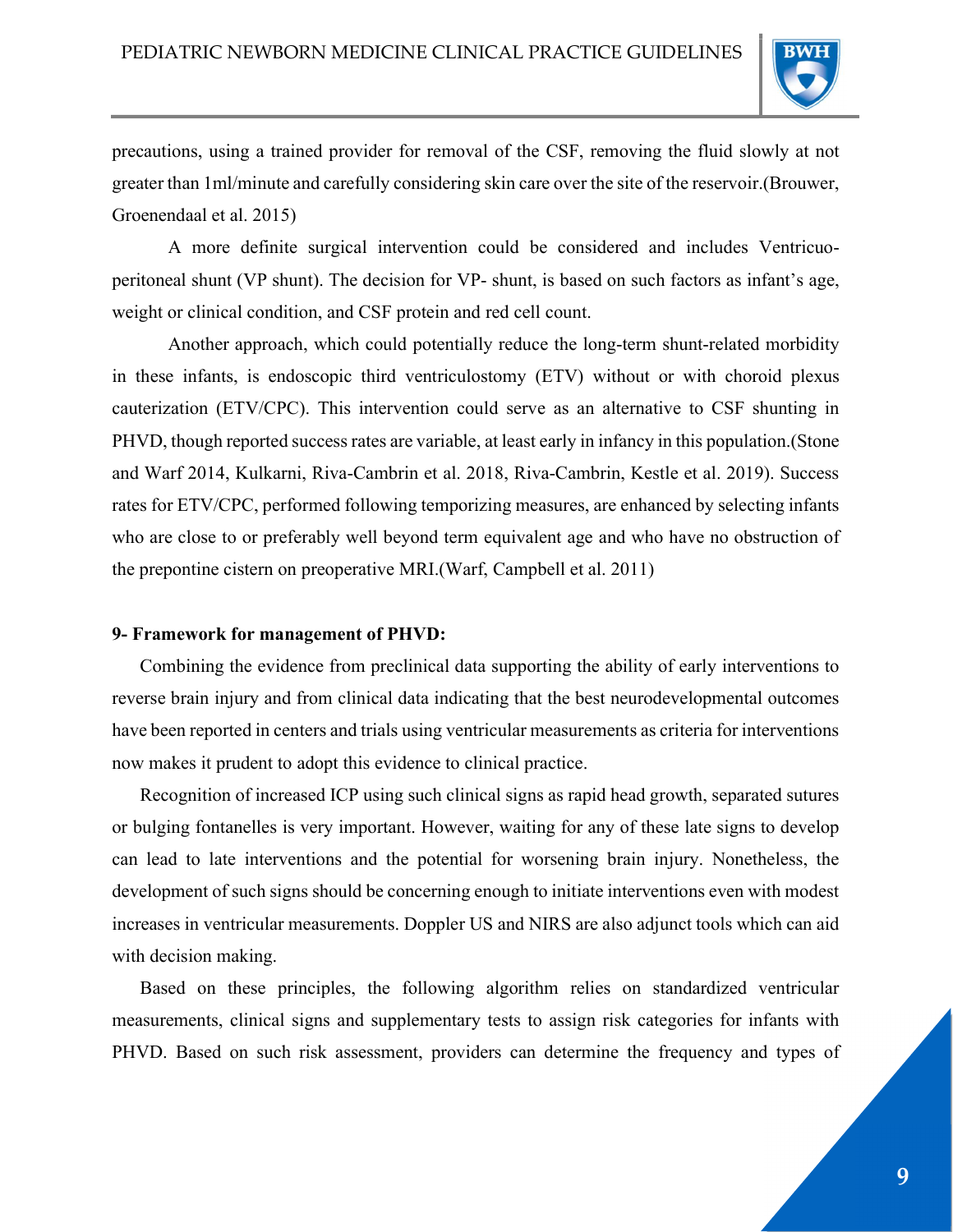

assessments, and the timing of temporizing measures, neurosurgical referral as well as neurosurgical interventions.

To recognize the risk category effectively and timely, we encourage plotting all ventricular measurements (VI, AHW and TOD) using a simple tool which was developed from data from the study by Brouwer et al.(Brouwer, De Vries et al. 2012) to help the clinician better assess and risk progress. (Appendix 1) An electronic spreadsheet is also available online to be downloaded, stored in secure servers and used for individual patients in two formats: First format is for postmenstrual age (PMA) 24-42 weeks (https://tinyurl.com/PHVD-Measures) and another one is for PMA 24-29 weeks (https://tinyurl.com/PHVD-Measures-2).

## Patients with PHVD will be categorized into 3 risk groups (Appendix 2)

## A- The low-risk group (Green zone)

**Identification:** infants with IVH with VI  $\leq$  97<sup>th</sup> percentile, AHW  $\leq$  6 mm and TOD  $\leq$  25 mm. To fulfill this category, there should be neither clinical signs of increased ICP nor alteration in Doppler US and NIRS.

### Plan:

- Monitor closely and evaluate by cUS at least twice weekly until the ventricles are stable for 2 weeks and then every 1-2 weeks until 34 weeks' PMA.
- A term equivalent MRI is recommended in these infants to delineate the degree of brain injury as well as any alterations in brain maturation.

#### B- The moderate-risk group (yellow zone)

**Identification:** infants with IVH with VI >97<sup>th</sup> percentile, AHW > 6 mm and /or TOD > 25 mm. To fulfill this category, there should still be no clinical signs of increased ICP as well as no alteration in Doppler US and NIRS.

#### Plan:

- Neurology and Neurosurgery consultation.
- LPs 2-3 times, aiming for removing 10 ml/kg of CSF. LP should not be performed more often than once a day.
- cUS before and preferably also following the LP to assess its effect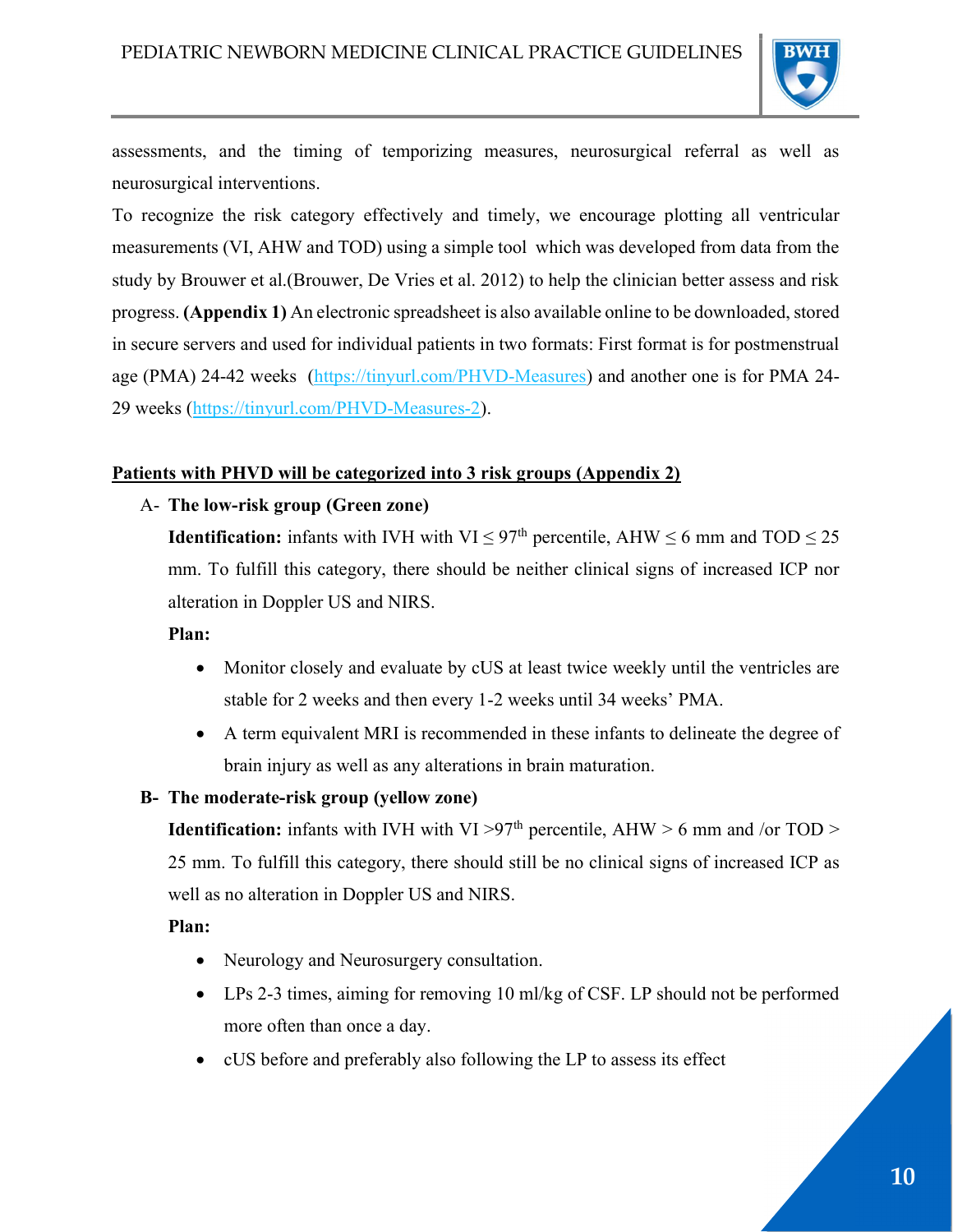

- cUS at least 2-3 times per week until ventricles are stable for 2 weeks and then every 1-2 weeks.
- A term equivalent MRI is also recommended.

## C. The High-risk group (Red zone)

## Identification:

- infants with VI > 97<sup>th</sup> percentile +4mm, and AHW > 10 mm. Such infants include some of those in the yellow zone whose ventricles fail to stabilize on sequential cUS scans.
- Infants with clinical criteria (rapid increased in  $HC > 2$  cm per week, separated sutures or bulging fontanelles) and evidence of progressive ventricular dilatation will also fulfill the red zone criteria, irrespective of their cUS measurements
- Alterations in Doppler US and NIRS, if available, can assist with risk stratification.

## Plan:

- Could benefit from 2-3 LPs done acutely, while planning neurosurgical interventions.
- Neurosurgical interventions including VR or VSCG, and might include a VP- shunt or ETV/ CPC

## APPENDICES:

Appendix 1- A practical clinical tool to monitor commonly used ventricular measures.

Appendix 2- Proposed algorithm for risk stratification and management of infants with PHVD

Appendix 3- Notes on Interventions for PHVD

Appendix 4- Management of Post- Hemorrhagic Ventricular Dilatation (PHVD)

Information for Parents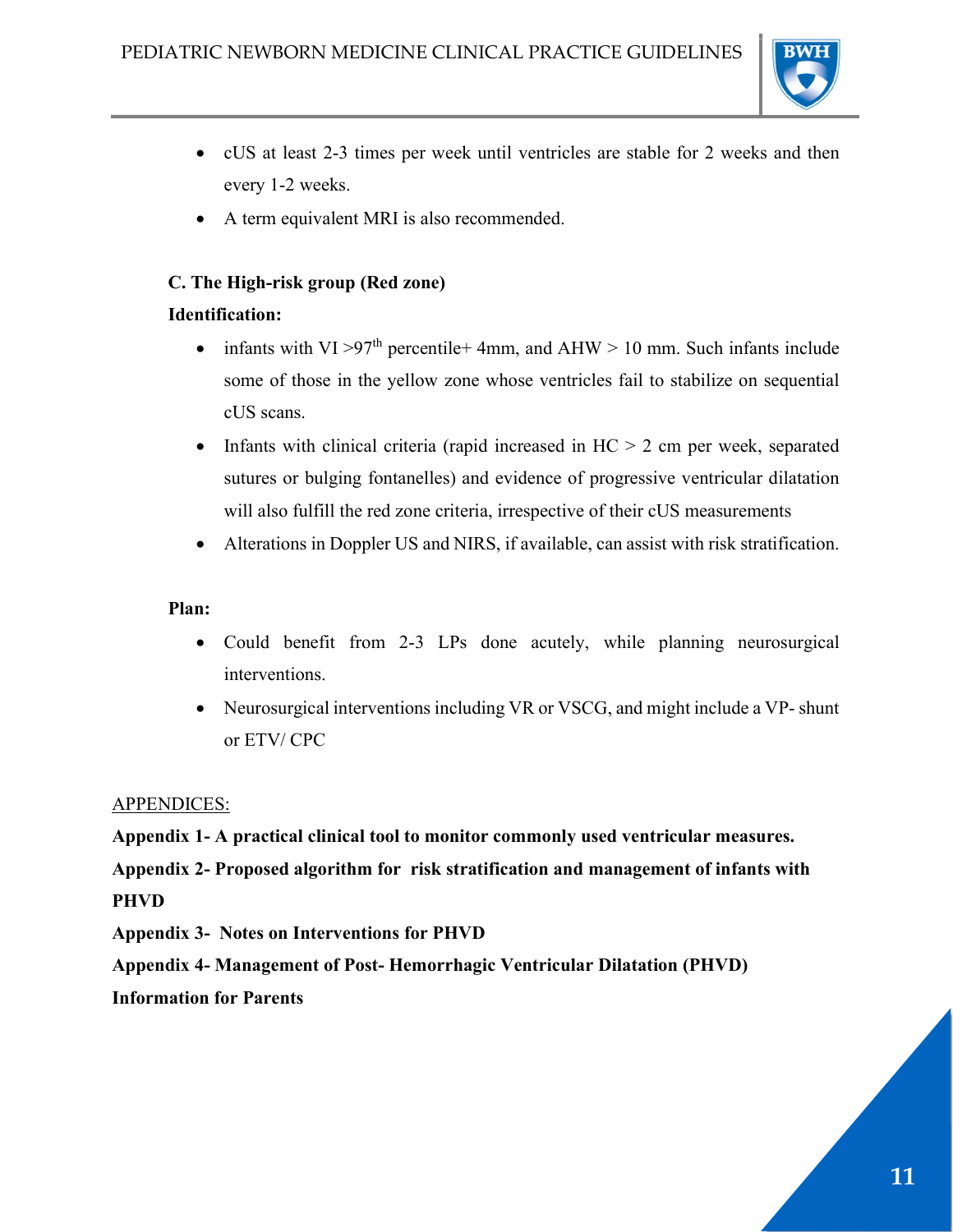

## REFERENCES:

1) Badhiwala, J. H., C. J. Hong, F. Nassiri, B. Y. Hong, J. Riva-Cambrin and A. V. Kulkarni (2015). "Treatment of posthemorrhagic ventricular dilation in preterm infants: a systematic review and meta-analysis of outcomes and complications." J Neurosurg Pediatr 16(5): 545-555.

2) Bassan, H., R. Eshel, I. Golan, D. Kohelet, L. Ben Sira, D. Mandel, L. Levi, S. Constantini, L. Beni-Adani and I. External Ventricular Drainage Study (2012). "Timing of external ventricular drainage and neurodevelopmental outcome in preterm infants with posthemorrhagic hydrocephalus." Eur J Paediatr Neurol 16(6): 662-670.

3) Benavente-Fernandez, I., M. Lubian-Gutierrez, G. Jimenez-Gomez, A. M. Lechuga-Sancho, S. P. Lubian-Lopez and F. Neonatal Neurology (2017). "Ultrasound lineal measurements predict ventricular volume in posthaemorrhagic ventricular dilatation in preterm infants." Acta Paediatr 106(2): 211-217.

4) Brouwer, A., F. Groenendaal, I. L. van Haastert, K. Rademaker, P. Hanlo and L. de Vries (2008). "Neurodevelopmental outcome of preterm infants with severe intraventricular hemorrhage and therapy for post-hemorrhagic ventricular dilatation." J Pediatr 152(5): 648-654.

5) Brouwer, A. J., F. Groenendaal, K. S. Han and L. S. de Vries (2015). "Treatment of neonatal progressive ventricular dilatation: a single-centre experience." J Matern Fetal Neonatal Med 28 Suppl 1: 2273-2279.

6) Brouwer, M. J., L. S. De Vries, F. Groenendaal, C. Koopman, L. R. Pistorius, E. J. H. Mulder and M. J. N. L. Benders (2012). "New reference values for the neonatal cerebral ventricles." <u>Radiology</u> **262**(1): 224-233.

7) Cizmeci, M. N., F. Groenendaal, K. D. Liem, I. C. van Haastert, I. Benavente-Fernández, H. L. M. van Straaten, S. Steggerda, B. J. Smit, A. Whitelaw, P. Woerdeman, A. Heep and L. S. de Vries (2020). "Randomized Controlled Early versus Late Ventricular Intervention Study in Posthemorrhagic Ventricular Dilatation: Outcome at 2 Years." J Pediatr. 8) Cizmeci, M. N., F. Groenendaal, K. D. Liem, I. C. van Haastert, I. Benavente-Fernandez, H. L. M. van Straaten, S. J. Steggerda, S. B. J., A. Whitelaw, P. Woerdeman, A.

Heep and L. S. de Vries (2020). "Randomized Controlled Early versus Late Ventricular Intervention Study (ELVIS) in Posthemorrhagic Ventricular Dilatation: Outcome at 2 Years." Submitted.

9) Cizmeci, M. N., N. Khalili, N. H. P. Claessens, F. Groenendaal, K. D. Liem, A. Heep, I. Benavente-Fernandez, H. L. M. van Straaten, G. van Wezel-Meijler, S. J. Steggerda, J. Dudink, I. Isgum, A. Whitelaw, M. Benders, L. S. de Vries and E. s. group (2019). "Assessment of Brain Injury and Brain Volumes after Posthemorrhagic Ventricular Dilatation: A Nested Substudy of the Randomized Controlled ELVIS Trial." J Pediatr 208: 191-197 e192.

10) Davies, M. W., M. Swaminathan, S. L. Chuang and F. R. Betheras (2000). "Reference ranges for the linear dimensions of the intracranial ventricles in preterm neonates." Arch Dis Child Fetal Neonatal Ed 82(3): F218-223.

11) de Vries, L. S., F. Groenendaal, K. D. Liem, A. Heep, A. J. Brouwer, E. van 't Verlaat, I. Benavente-Fernandez, H. L. van Straaten, G. van Wezel-Meijler, B. J. Smit, P. Govaert, P. A. Woerdeman and A. Whitelaw (2019). "Treatment thresholds for intervention in posthaemorrhagic ventricular dilation: a randomised controlled trial." Arch Dis Child Fetal Neonatal Ed 104(1): F70-f75.

12) de Vries, L. S., K. D. Liem, K. van Dijk, B. J. Smit, L. Sie, K. J. Rademaker, A. W.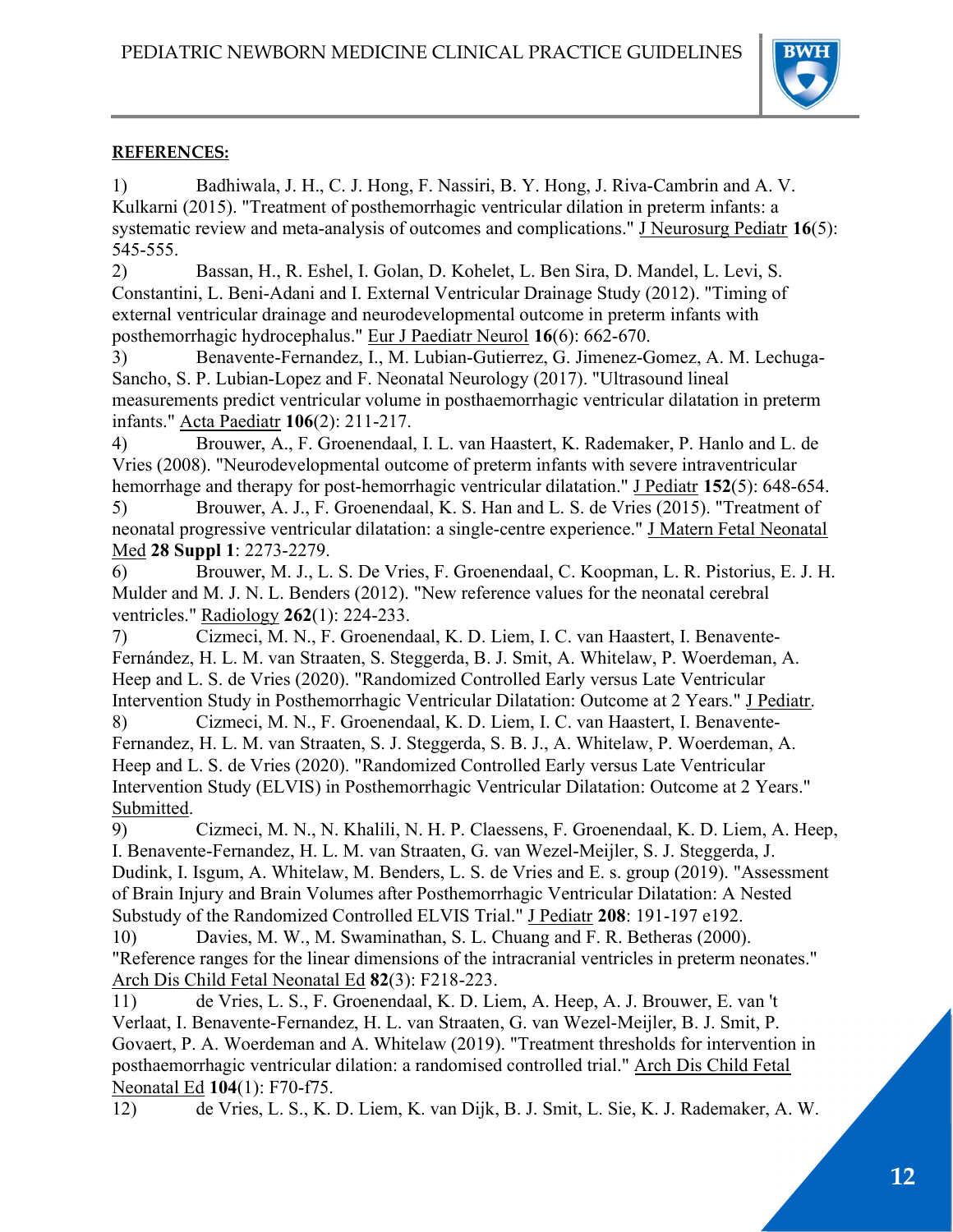

Gavilanes and N. Dutch Working Group of Neonatal (2002). "Early versus late treatment of posthaemorrhagic ventricular dilatation: results of a retrospective study from five neonatal intensive care units in The Netherlands." Acta Paediatr 91(2): 212-217.

13) De Vries, L. S., I. C. van Haastert, M. J. N. L. Benders and F. Groenendaal (2011). "Myth: Cerebral palsy cannot be predicted by neonatal brain imaging." Seminars in Fetal and Neonatal Medicine 16(5): 279-287.

14) El-Dib, M., D. D. Limbrick, Jr., T. Inder, A. Whitelaw, A. V. Kulkarni, B. Warf, J. J. Volpe and L. S. de Vries (2020). "Management of Post-hemorrhagic Ventricular Dilatation in the Infant Born Preterm." J Pediatr.

15) Group, V. T. (1990). "Randomised trial of early tapping in neonatal posthaemorrhagic ventricular dilatation. Ventriculomegaly Trial Group." Arch Dis Child 65(1 Spec No): 3-10.

16) Ingram, M. C., A. L. Huguenard, B. A. Miller and J. J. Chern (2014). "Poor correlation between head circumference and cranial ultrasound findings in premature infants with intraventricular hemorrhage." J Neurosurg Pediatr 14(2): 184-189.

17) Kochan, M., J. McPadden, W. T. Bass, T. Shah, W. T. Brown, G. W. Tye and T. Vazifedan (2017). "Changes in Cerebral Oxygenation in Preterm Infants With Progressive Posthemorrhagic Ventricular Dilatation." Pediatr Neurol 73: 57-63.

18) Kulkarni, A. V., J. Riva-Cambrin, C. J. Rozzelle, R. P. Naftel, J. S. Alvey, R. W. Reeder, R. Holubkov, S. R. Browd, D. D. Cochrane, D. D. Limbrick, T. D. Simon, M. Tamber, J. C. Wellons, W. E. Whitehead and J. R. W. Kestle (2018). "Endoscopic third ventriculostomy and choroid plexus cauterization in infant hydrocephalus: a prospective study by the Hydrocephalus Clinical Research Network." J Neurosurg Pediatr 21(3): 214-223.

19) Kulkarni, A. V., S. J. Schiff, E. Mbabazi-Kabachelor, J. Mugamba, P. Ssenyonga, R. Donnelly, J. Levenbach, V. Monga, M. Peterson, M. MacDonald, V. Cherukuri and B. C. Warf (2017). "Endoscopic Treatment versus Shunting for Infant Hydrocephalus in Uganda." N Engl J Med 377(25): 2456-2464.

20) Leijser, L. M., S. P. Miller, G. van Wezel-Meijler, A. J. Brouwer, J. Traubici, I. C. van Haastert, H. E. Whyte, F. Groenendaal, A. V. Kulkarni, K. S. Han, P. A. Woerdeman, P. T. Church, E. N. Kelly, H. L. M. van Straaten, L. G. Ly and L. S. de Vries (2018).

"Posthemorrhagic ventricular dilatation in preterm infants: When best to intervene?" Neurology 90(8): e698-e706.

21) Levene, M. I. and D. R. Starte (1981). "A longitudinal study of post-haemorrhagic ventricular dilatation in the newborn." Arch Dis Child 56(12): 905-910.

22) Mazzola, C. A., A. F. Choudhri, K. I. Auguste, D. D. Limbrick, Jr., M. Rogido, L. Mitchell and A. M. Flannery (2014). "Pediatric hydrocephalus: systematic literature review and evidence-based guidelines. Part 2: Management of posthemorrhagic hydrocephalus in premature infants." J Neurosurg Pediatr 14 Suppl 1: 8-23.

23) Murphy, B. P., T. E. Inder, V. Rooks, G. A. Taylor, N. J. Anderson, N. Mogridge, L. J. Horwood and J. J. Volpe (2002). "Posthaemorrhagic ventricular dilatation in the premature infant: Natural history and predictors of outcome." Archives of Disease in Childhood: Fetal and Neonatal Edition 87(1): F37-F41.

24) Norooz, F., B. Urlesberger, V. Giordano, K. Klebermasz-Schrehof, M. Weninger, A. Berger and M. Olischar (2015). "Decompressing posthaemorrhagic ventricular dilatation significantly improves regional cerebral oxygen saturation in preterm infants." Acta Paediatr 104(7): 663-669.